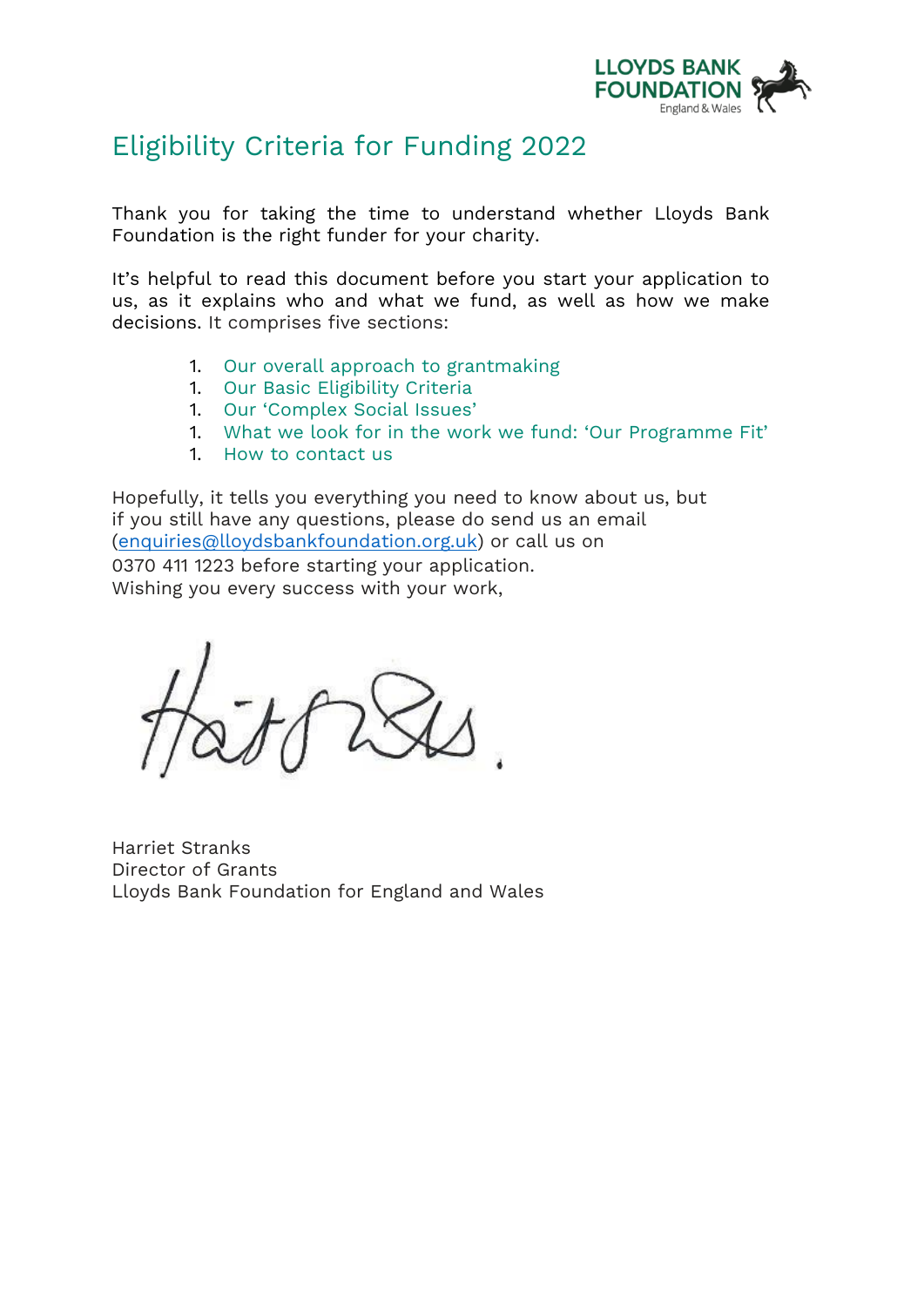

## Our overall approach to grant making

Even if you have had support from us in the past, you may not know about some of the changes to our funding approach, such as:

- 1. Our regional funding priorities,
- 2. Our approach to safeguarding and quality standards
- 3. Our commitment to Racial Equity

#### 1. **Regional funding priorities**

We recognise that there are many charities who would like, and would benefit from, our support but, like any funder, we have a limit to the resources we have available. This year, we will be able to make around 190 unrestricted two-year grants of £50,000 to small charities across England and Wales.

We know there are many more organisations that would be eligible to apply. We want to be open and transparent with charities and make best use of your time by being clear in advance which charities and areas we are more likely to fund at any time. Therefore, we have introduced Regional Priorities.

Regional Priorities consider local need, the prevalence of eligible small and medium sized charities, the nature of the region and the level of investment the Foundation has given to each complex social issue in that area, including our portfolio of live grants. We use this information to prioritise investment in certain Complex Social Issues in certain parts of England and Wales.

This means that, when you apply to us, you first select the **Complex Social Issue** you are working to address, and then the **Local Authority you do the majority of your work in.** Based on that information, you will be able to see whether we're currently able to accept an application from you. The current Regional Priorities were reviewed and updated in March 2022 and will be in place until summer 2022.

#### 2. **Our approach to safeguarding**

The Foundation is committed to promoting the safety of everyone that uses the services of the charities we fund and so will review your safeguarding arrangements and practice as part of our assessment. The Foundation recognises and takes seriously its responsibility to promote the welfare of adults at risk/children where we become aware of any safeguarding concerns.

Therefore, not only **must your charity have a safeguarding policy in place,** but we will also assess your understanding of this policy as well as the approach to safeguarding across your organisation, for example what safeguarding your Trustees, staff and volunteers have access to, when you last recorded a safeguarding incident, and how that was dealt with in practice etc.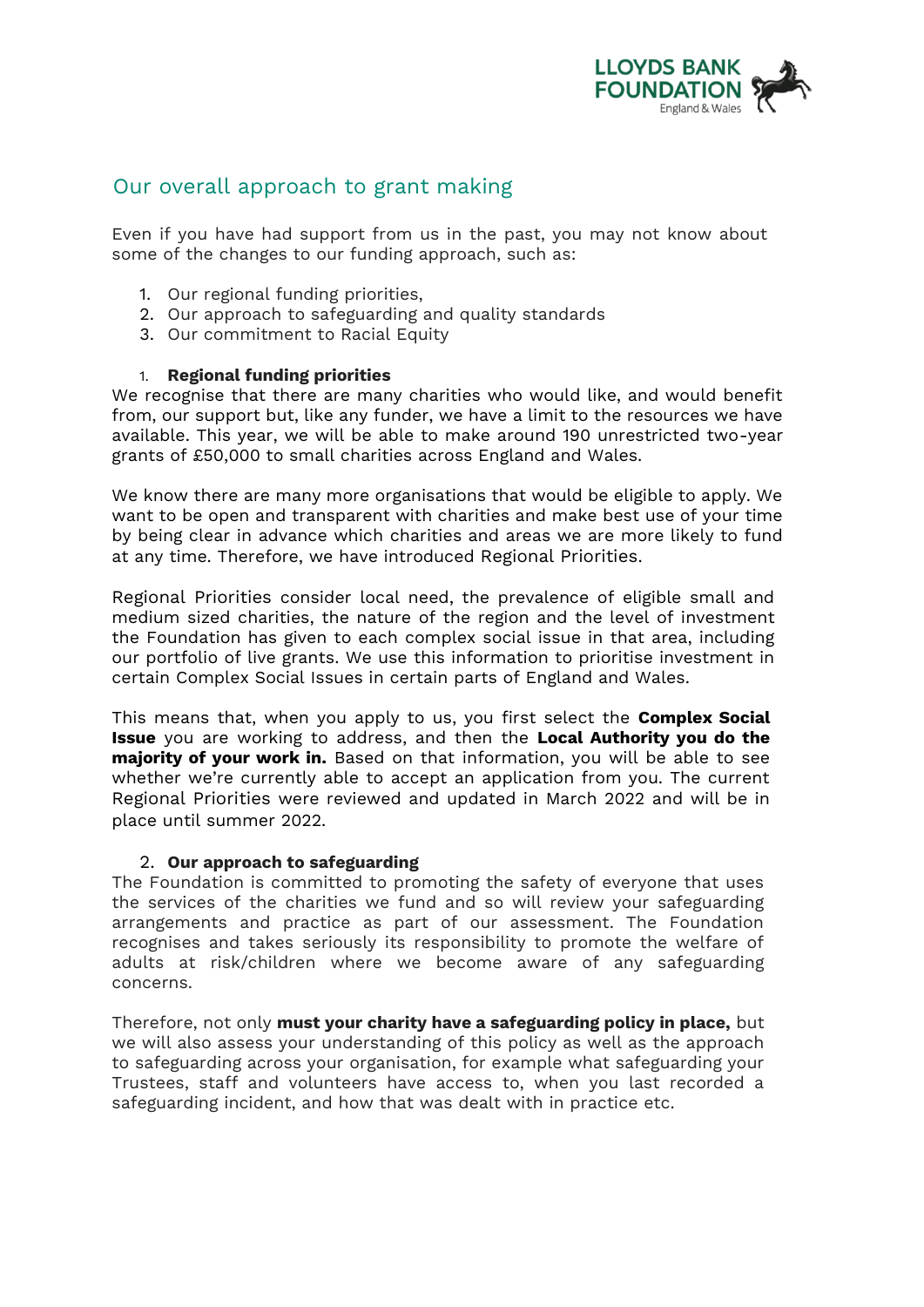

#### 3. **Our commitment to Racial Equity**

In 2020, we made a commitment to ringfence 25% of our funding to charities led by, and which support, minoritised and racialised communities. To ensure we achieve this ambition, we launched a dedicated Racial Equity fund.

You can apply for this funding if your charity is led by-and-for people from Black, Asian or Minority Ethnic communities, and meets the basic eligibility criteria explained below This means having more than half of your Trustee Board self-identify as belonging to a Black, Asian or Minority Ethnic community.

### Our Basic Eligibility Criteria

To be eligible to apply for any grant from us, your charity needs to meet all the following criteria (these questions are in the Online Eligibility Checker).

Your organisation must:

Be a registered charity and have a registered charity number (this can be as a CIO):

- Have an annual income of between £25,000 and £1m
- Have its own bank account
- Hold free reserves of less than 12 months' operating costs
- Have at least one set of annual accounts published on the Charity Commission website, having been delivering services for more than a year in England and/or Wales
- Have a track record of working with people aged 17 and over
- A safeguarding policy in place
- Meet one of the Foundations regional priorities at the time of submitting the application
- Be an independent organisation (the board has full control of the charity's work)
- Not have paid Trustees
- Not have a live grant with Lloyds Bank Foundation with more than six months to run\*

\*If you already have a grant with Lloyds Bank Foundation, you can apply in the final six months of the grant, if you have sent us your end of year report. However, if you currently hold a grant through one of our national programmes (such as criminal justice, infrastructure or welfare reform), you are eligible to apply to us for this funding.

If you're not sure whether this applies to your charity, please contact us before starting your application.

#### **1. Your charitable status**

You must be a Charity or Charitable Incorporated Organisation (CIO) registered with the Charity Commission, and we will ask for your Charity Registration Number at the start of your application. Pending registrations will not be accepted.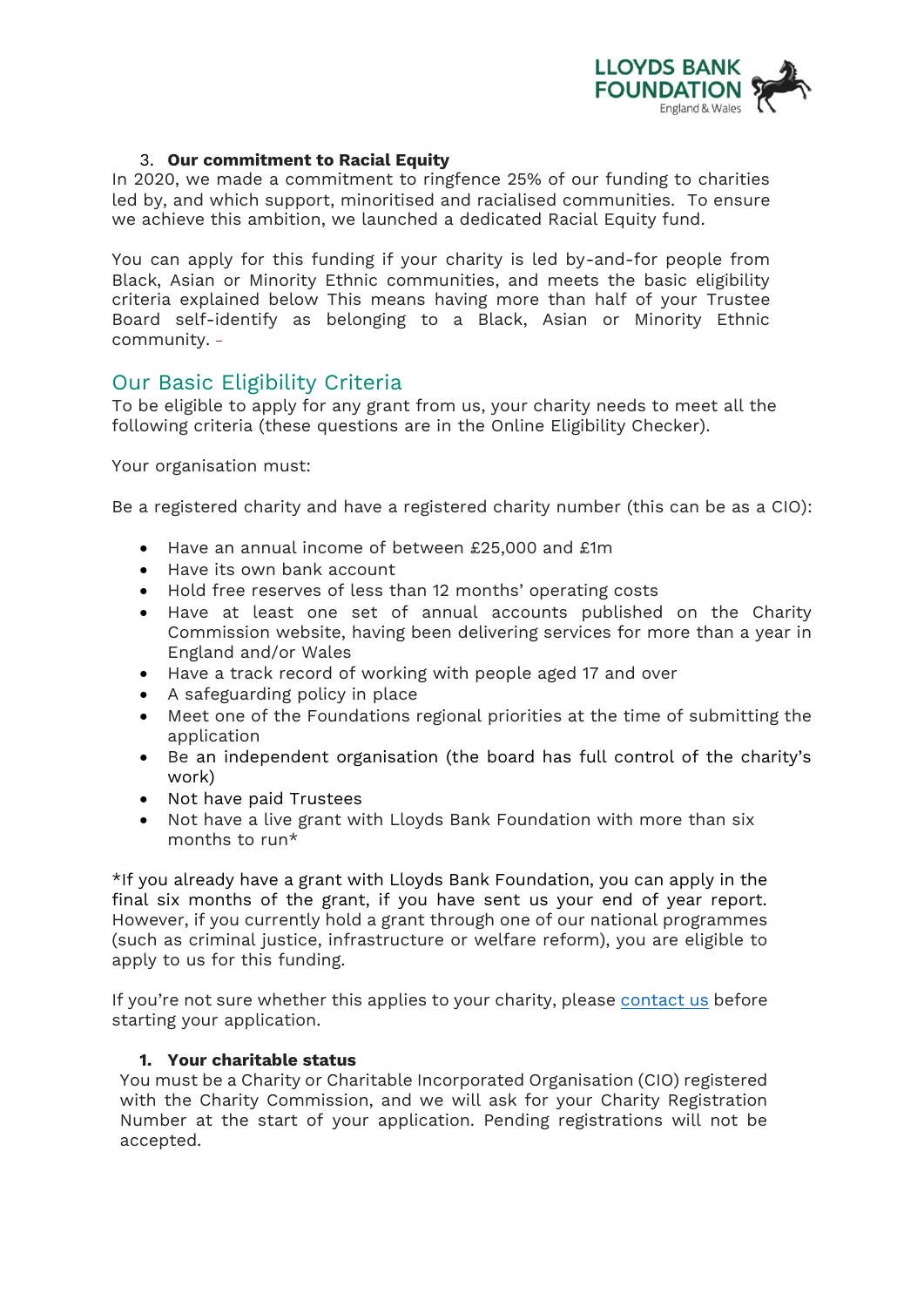

#### **2. Your annual Income**

Your charity must have had an annual income of between £25,000 and £1 million in your last set of accounts published on the Charity Commission website. This is total income and, in the case of consolidated accounts, should cover all entities within those accounts. This applies even if your income exceeds £1 million due to an unusual one-off payment such as a legacy or capital grant.

However, if your charity has received funds on behalf of a network of organisations or consortium, rather than for its own use, we may consider you eligible depending on the details of the arrangement.

#### **3. Own Bank Account**

Each applying charity must also have its own bank account in the charity's name with unrelated cheque signatories. If the application is successful, the grant must be paid into this account.

#### **4. Free Reserves**

You must have free reserves equivalent to less than 12 months' expenditure in your last set of published accounts.<sup>1</sup> This includes reserves which you have decided to allocate but are free to reallocate as needed but does not include the value of fixed assets such as buildings.

#### **5. Annual accounts**

You have at least one year of published accounts covering a twelve-month operating period. The accounts must show as 'received' on the Charity Commission website.

#### **6. Your work**

Your charity must work with people aged 17 and over, who are facing at least one of the complex social issues listed in Appendix A. The only exception to this is where you work with young parents under 17.

#### **7. Safeguarding policy**

You must have a safeguarding policy in place. We will assess your understanding of this policy as well as the approach to safeguarding across your organisation.

#### **8. Track Record**

When assessing applications, we check that the charity has a track record of delivering holistic, in-depth services to people facing the complex social issue you are aiming to address of at least one year. You must also currently be delivering these services. If you have recently merged, then this must apply to at least one charity pre-merger. We will ask for evidence of service delivery with people affected by complex social issues from the past year.

#### **9. Area of Operation**

You must operate mainly in England and Wales. Most of your charity's time and money spent on activities in England and/or Wales and helping people living in England and/or Wales who are experiencing the complex social issues we fund.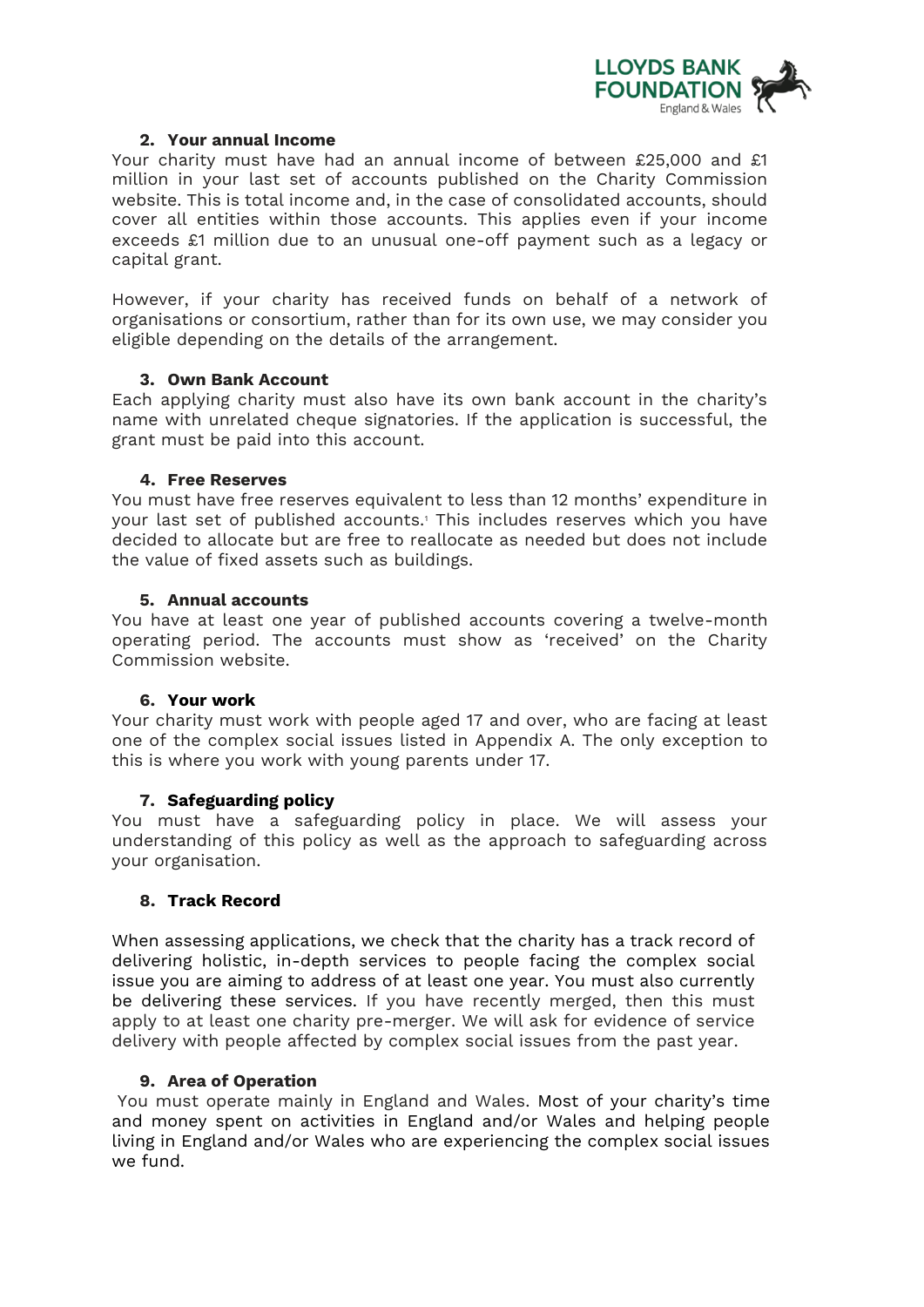

We will look at your stated objectives to ensure that the work that you are looking to fund is in line with your organisation's purpose. If you are a faithbased charity, you are welcome to apply but we will look at your work carefully to ensure that you have charitable objects beyond the promotion of religion. We will not fund organisations that specify that members or volunteers must come from a certain faith background.

#### **10. Your Governance**

You need to have a Board of at **least three unrelated Trustees** in place, with their names appearing on your Charity Commission records.

Where some of your Trustees are related, we will consider the relationship, conflicts of interest, the balance of power of the related Trustees and the ways in which this is managed. For example, if two of four Trustees are related, we are likely to conclude that they hold too much influence and that there is a conflict of interest. If two out of ten Trustees are related, and there are clear procedures in place to manage any conflicts of interest, this is likely to be acceptable.

**We do not fund charities where paid staff are also members of the Board of Trustees**. This is to ensure there is a clear separation of duties and powers between the Boards and staff teams of the charities we work with.

We also examine relationships between Trustees and senior staff at the charity to ensure any conflicts of interest are effectively managed. We want to ensure there are clear policies and procedures in place to manage any conflicts of interest, and we would not expect there to be a formal line management relationship between the individuals. Cheque signatories should not be related.

We **can only fund independent charities**, so we will look closely at any formal associations you have with other organisations, parent bodies or group structures. We will check that the Board of the applicant charity has full control over its work, and any conflicts of interest or related party transactions are clearly explained and managed.

#### **11. Exclusions**

We do not provide funding for the following organisations:

- Community Interest Companies, or any other organisations that are not charities or CIOs registered in England and Wales
- Infrastructure or 'umbrella' organisations.
- Organisations whose primary purpose is to give funds to individuals or other organisations. This means organisations using more than 50% of their annual expenditure as grants.
- Hospitals, health authorities or hospices
- Rescue services
- Nurseries, pre-schools or playgroups
- Schools, colleges or universities
- Animal charities
- Charities working predominantly outside England and Wales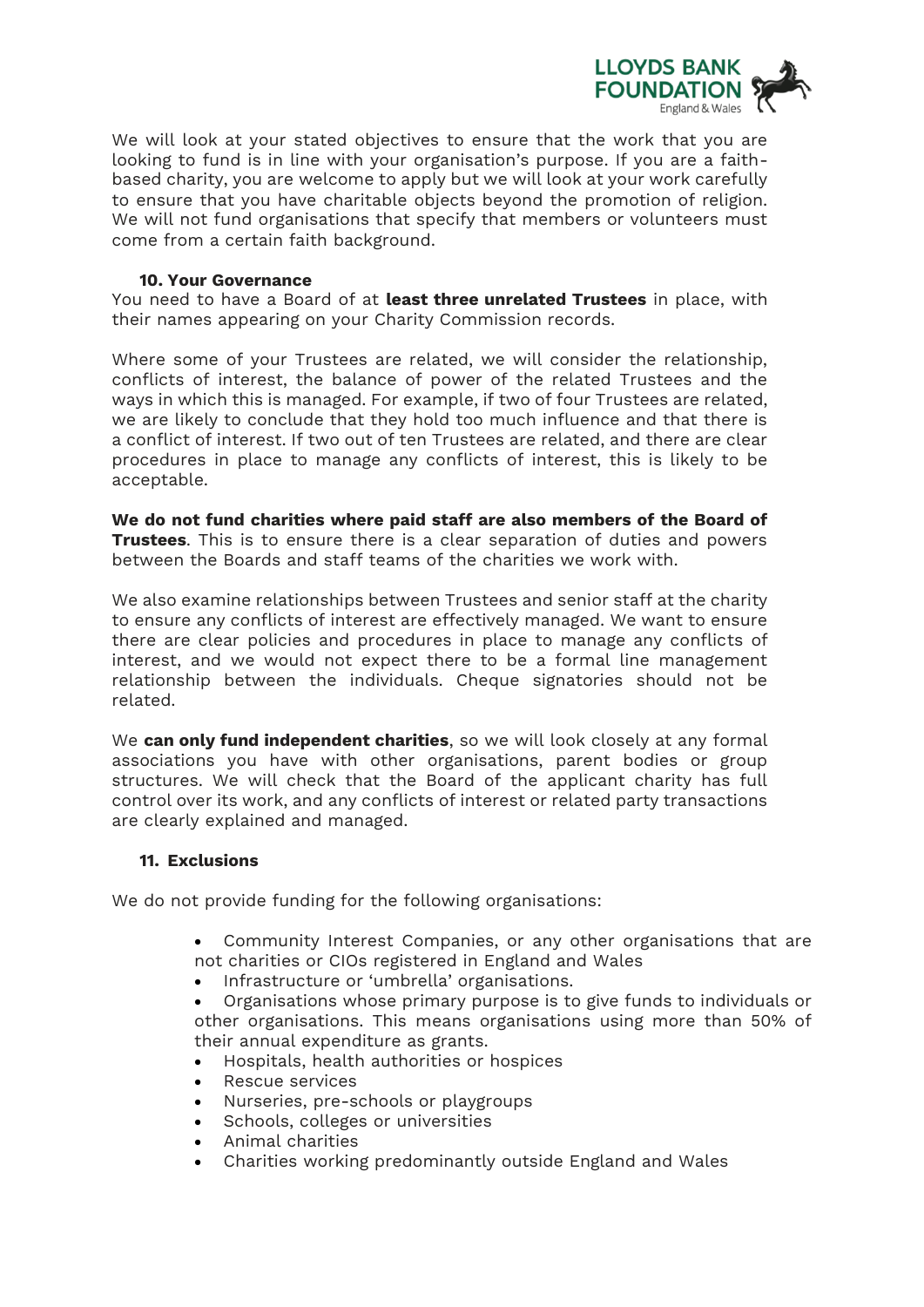

• Organisations that do not have a purpose/benefit beyond the promotion of religion

## Our 'Complex Social Issues' and Racial Equity Fund

We focus on charities that support people affected by one or more of the below Complex Social Issues, resulting in a significant adverse impact on their lives. We are interested in funding charities where:

Your charity is a provider of specialist services, where more than half of your work (50%) is focused on one of the following complex social issues (CSIs), delivered in a way that fits the definitions provided below (Our Programme Fit).

- Addiction and Dependency
- Asylum Seekers and Refugees
- Domestic Abuse
- Homelessness
- Learning Disability
- Mental Health
- Sexual Abuse and Exploitation

## **OR**

You can demonstrate that some of your work is specifically targeted at supporting one of the following complex social issues, and is delivered in a way that fits the definitions provided below.

- Care Leavers
- Offending, Prison or Community Service
- Trafficking and/or Modern Slavery
- Young Parents

## **OR - if you are applying to the Racial Equity Fund**

More than half of your Trustee Board self-identify as being Black, Asian or from a minority ethnic community, and your charity provides support for your community to access specialist services to address one or more of the complex social issues and is delivered in a way that fits the definitions provided in below (Our Programme Fit)

## What we look for in the work we fund: 'Our Programme Fit'

Like any other funder, we cannot support all the applications we receive. We want to focus on the charities that are most likely to have the biggest impact on the lives of people facing the Complex Social Issues identified above. We have developed criteria for the characteristics of the work and charities we are seeking to fund:

- In-depth
- Holistic and person-centred
- Targeted
- Supporting a journey of change
- An appetite for development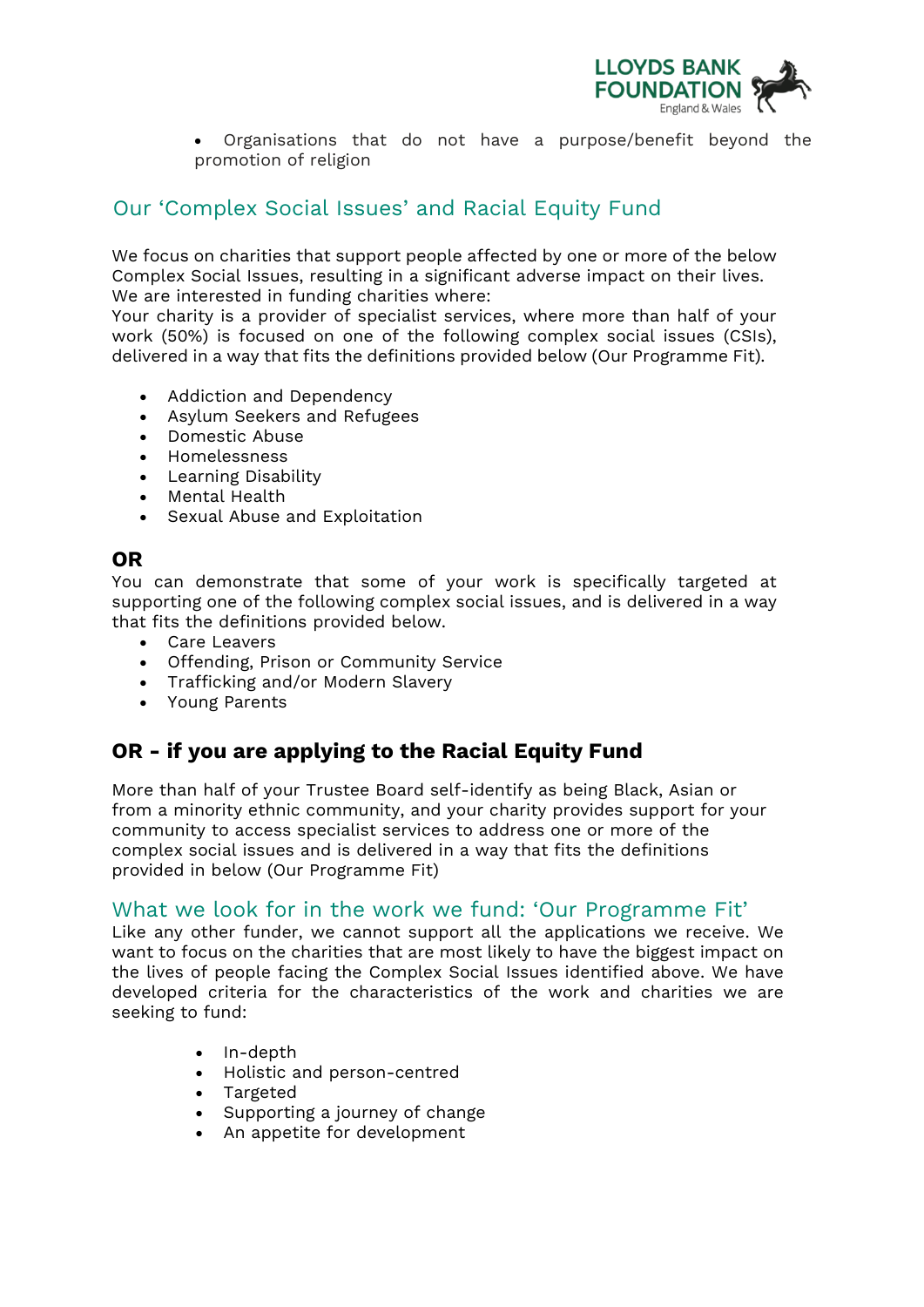

#### **In-depth**

We fund charities which work with people over a period of time. This could be weekly for 12 weeks or more, it may be regular sessions, or a person may access your charity only when they need support, but we expect that you would see them at least a few times during a year to access support which goes beyond social activities. We do not fund one off support or work where the underlying purpose is social or signposting.

#### **Holistic and person-centred**

By holistic, we mean that we expect to see a 'person centred approach' in your work. You'll work with the people you support to identify and agree their specific needs, so that a plan of support can be put in place. We know that a single charity or service can't be expected to meet all of the clients / service user needs, however you should have trusted relationships with providers of local specialist services which enables the people you support to overcome complex social issues and meet their basic needs, (like housing, benefits, health care, domestic abuse services etc.) and when you refer someone for support, you track their progress to ensure their needs are met.

#### **Targeted**

We fund work which is specifically and deliberately aimed at those affected by one of our complex social issues to help them overcome, address or manage that particular issue. We do not tend to support work that is purely reactive. You will know who the beneficiaries are, understand their needs and proactively seek to support them. We will ask whether you consult your service users regularly to ensure your offer is as relevant and appropriate to them as possible.

#### **Supporting a journey of change**

You keep written or electronic records or case files of each person you are supporting, noting progress against activities. Your charity should be able to demonstrate the difference you are making through these records.

#### **An appetite for development**

You are interested in developing how your charity is run. We provide organisational development support alongside core funding of £50,000. This means that we only fund charities that are interested in developing their charity further. This will require time and effort from the charity leaders and the Trustees and might be anything from improving governance, funding plans or introducing a database. We only fund charities that would welcome this support which is paid for by Lloyds Bank Foundation.

#### **An appetite for partnership**

You are interested in working with us as a partner. It is important to us that we develop a trusted relationship with you and your charity so that we can support you to do your work, this means that we will speak to you or visit your charity a few times per year, this will enable us to support you effectively.

#### How to contact us

If you have any questions at all, please do get in touch with us. The team will be happy to help.